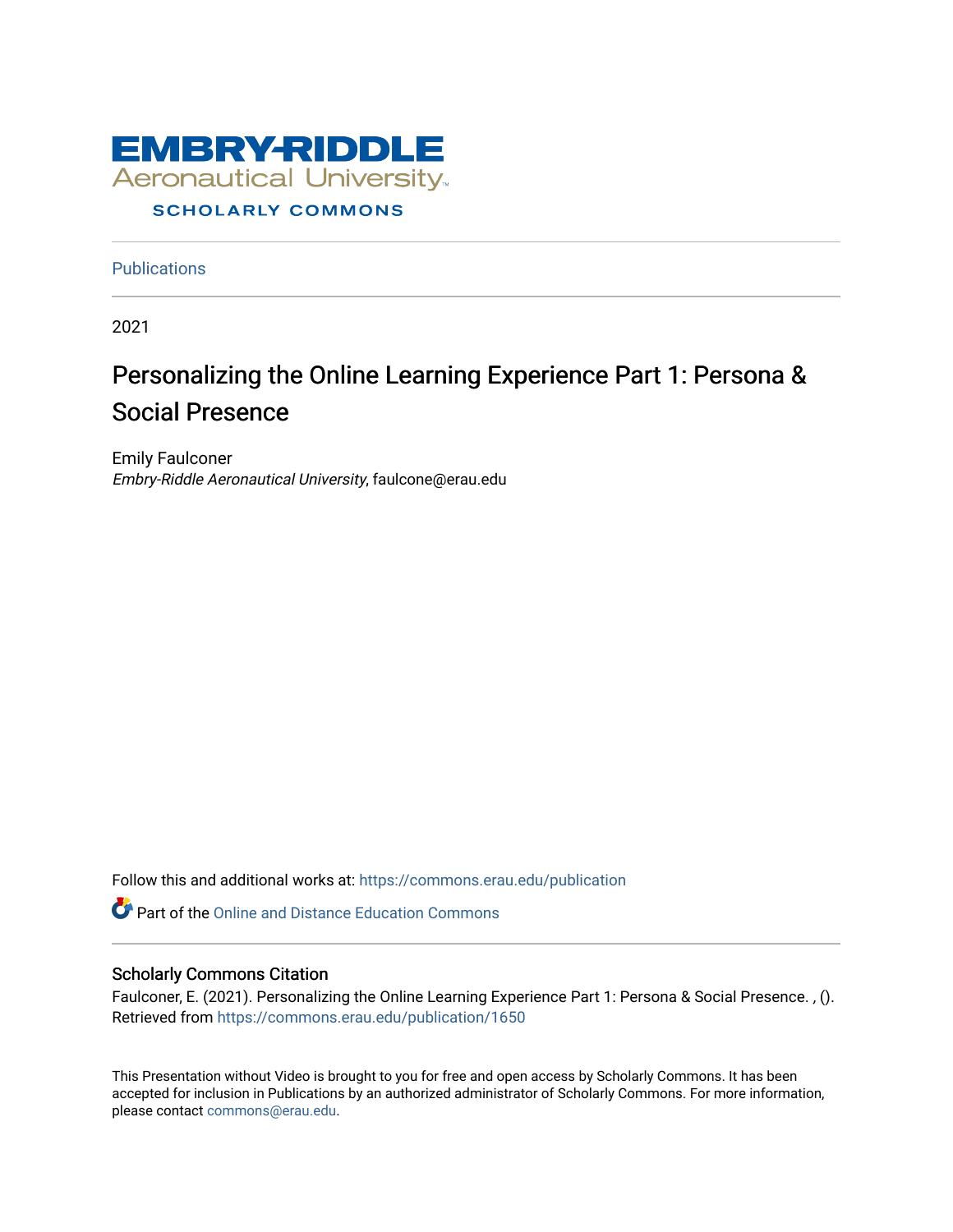#### Personalizing the Online Learning **Experience** Part 1: Persona & Social Presence

**Presented by Emily Faulconer MPLS Department**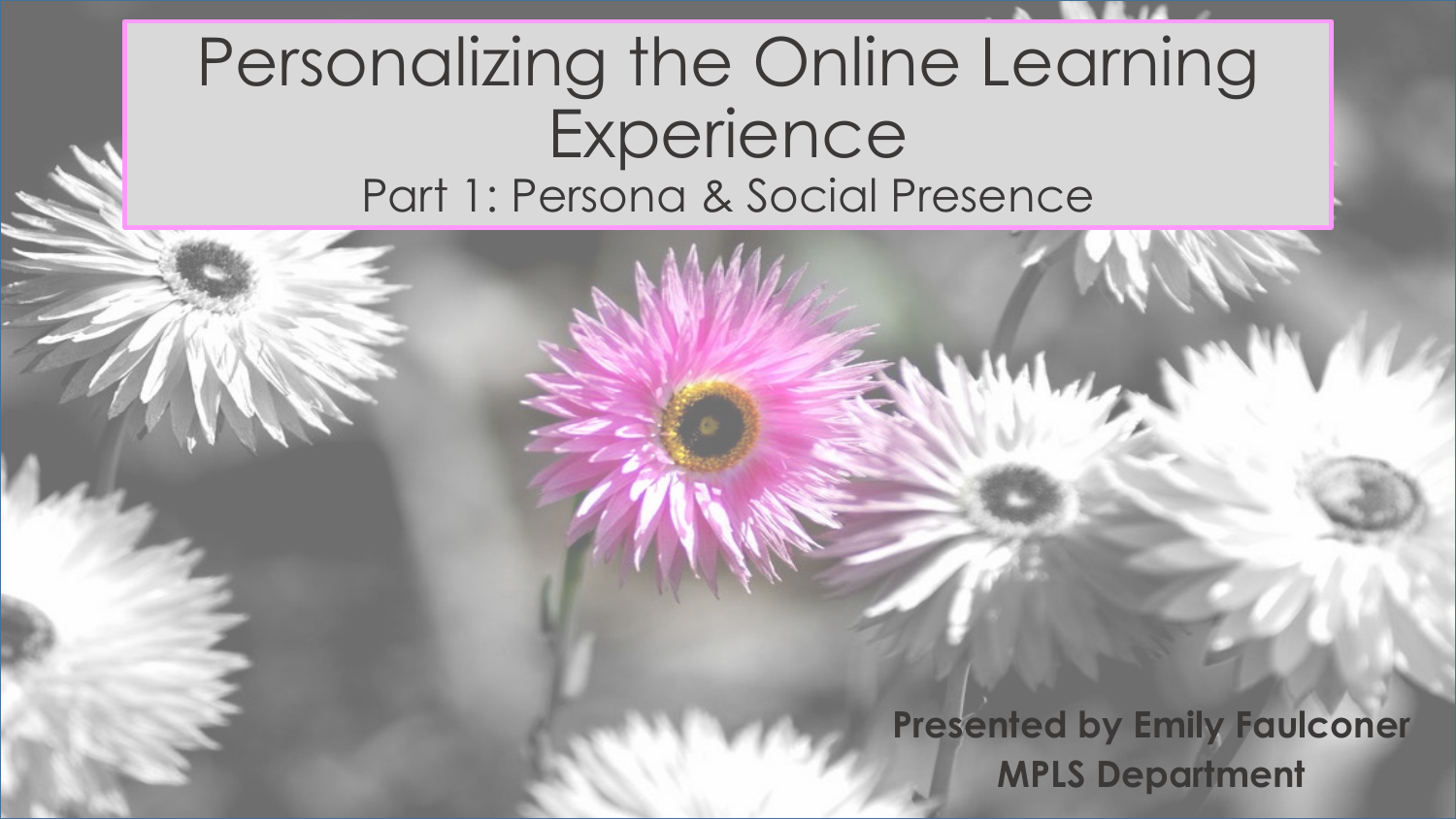# Agenda

- Instructor Presence
- Learner Profiles
- Building Persona
- Building Social Presence
	- **Discussions**
	- Online Office
- Wrap Up

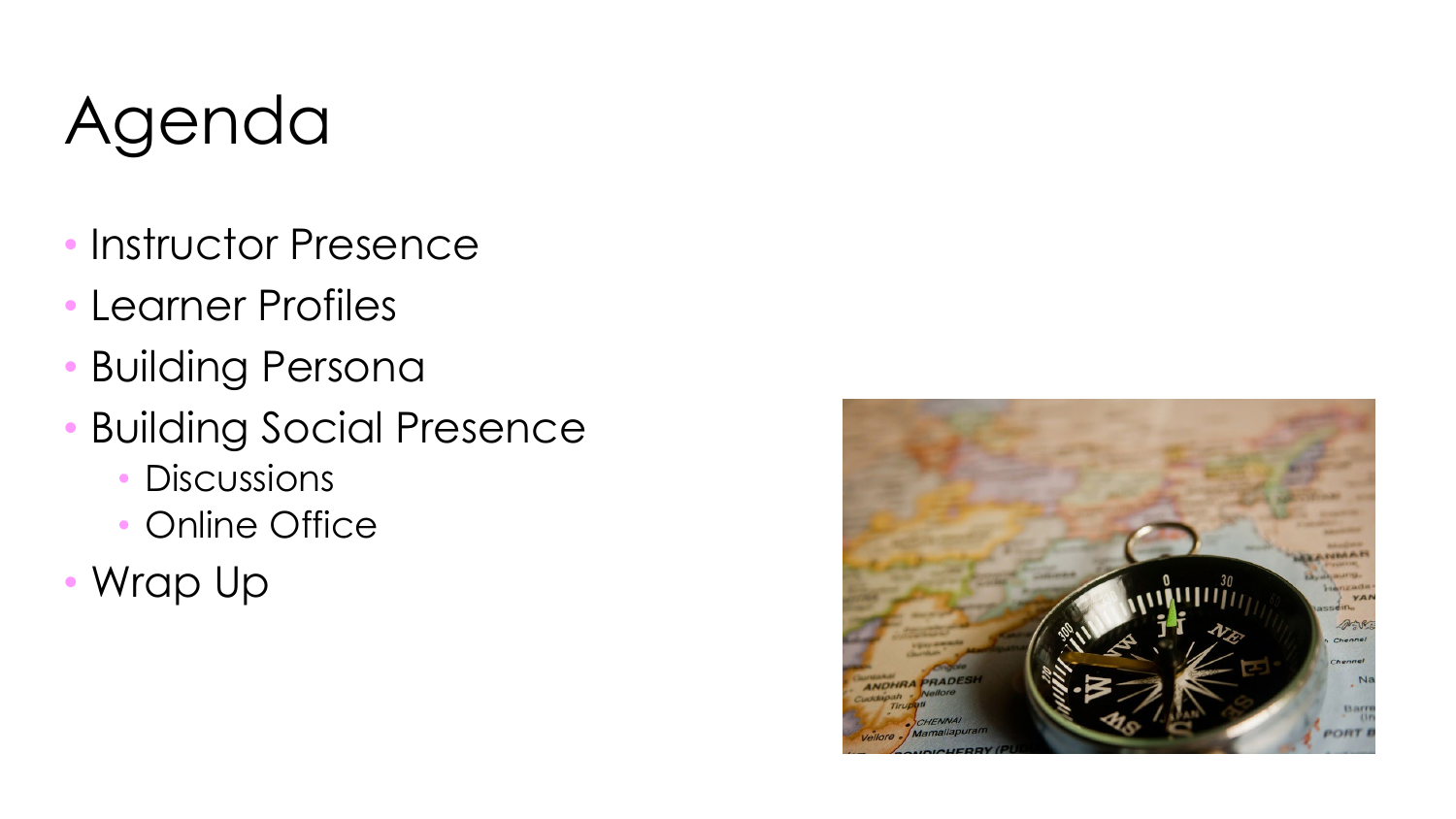## **Instructor presence** personalizes the online learning experiences

- **Persona**
- **Social**
- **Instructional**

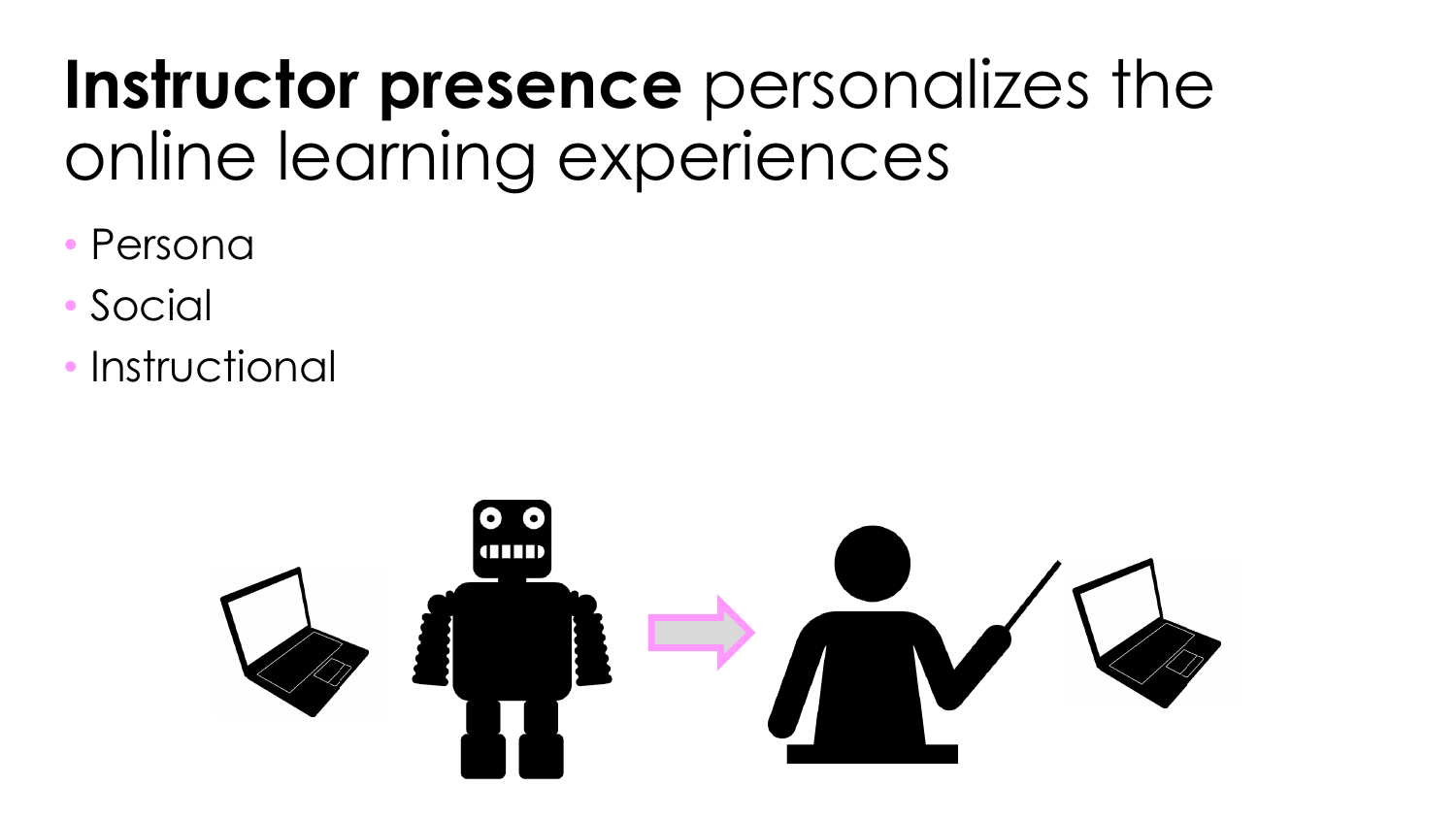### Instructor presence is correlated to student success and satisfaction

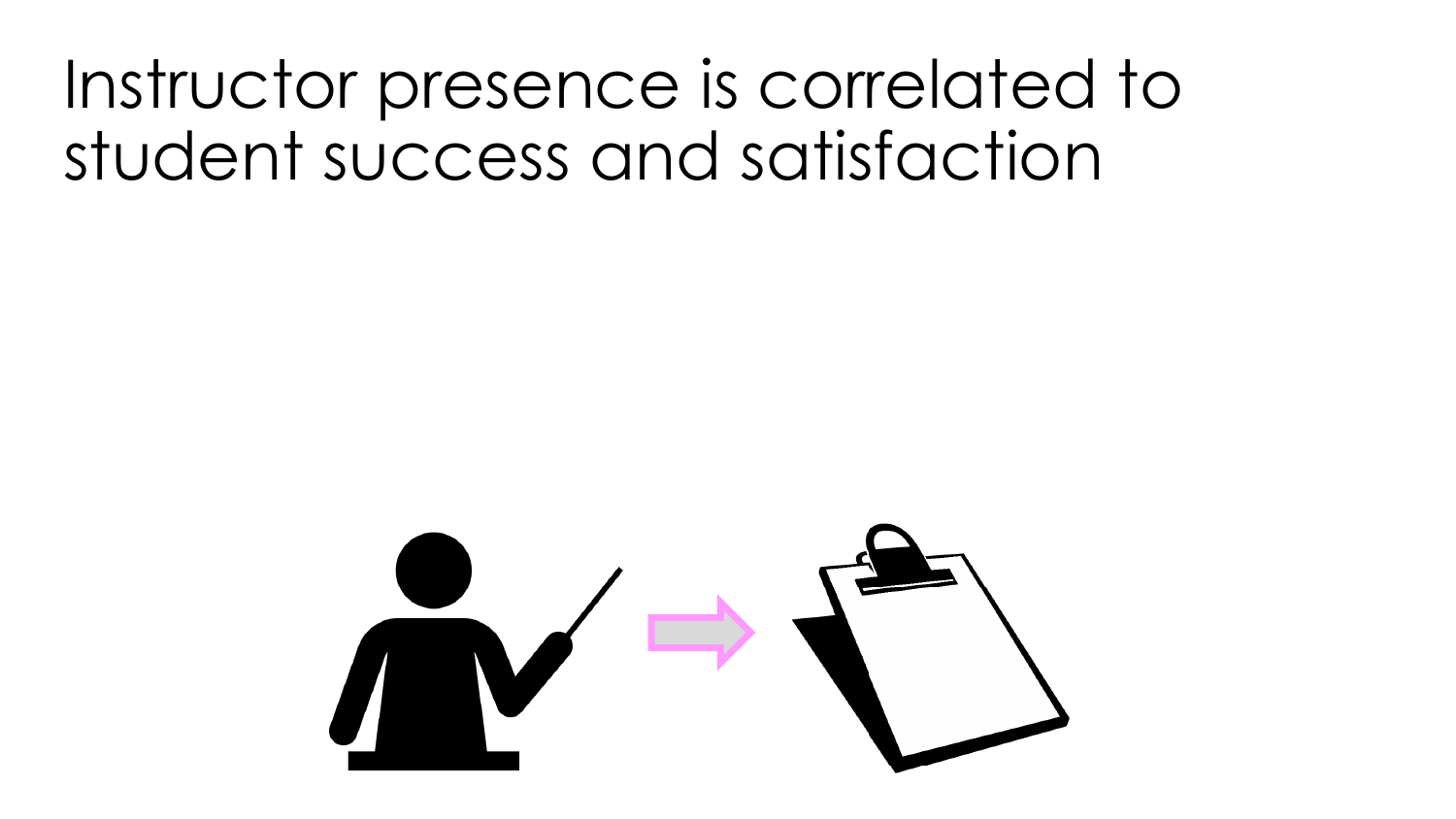#### There is no "one size fits all" approach to instructor presence. It varies by learner profile.

|                     | <b>Student Planning &amp; Effort</b>                     | <b>Learning Autonomy</b>                                                  |
|---------------------|----------------------------------------------------------|---------------------------------------------------------------------------|
| <b>Innovators</b>   | Short and long term challenging<br>goals                 | Assumes responsibility for learning                                       |
|                     | Discover & apply knowledge                               |                                                                           |
| <b>Implementers</b> | Sets and achieves short term, task-<br>oriented goals    | Situationally assumes responsibility for<br>learning in areas of interest |
|                     | Situationally minimizes effort for<br>efficiency         | Prefers coaching and interaction                                          |
| <b>Sustainers</b>   | Follows simple task-oriented goals<br>assigned by others | Reluctant to assume responsibility                                        |
|                     |                                                          | Appreciates continual guidance<br>and expects reinforcement               |
| <b>Resisters</b>    | Apathetic, Frustrated, Unable,<br>Discouraged            | Assumes responsibility for NOT<br>meeting goals set by others             |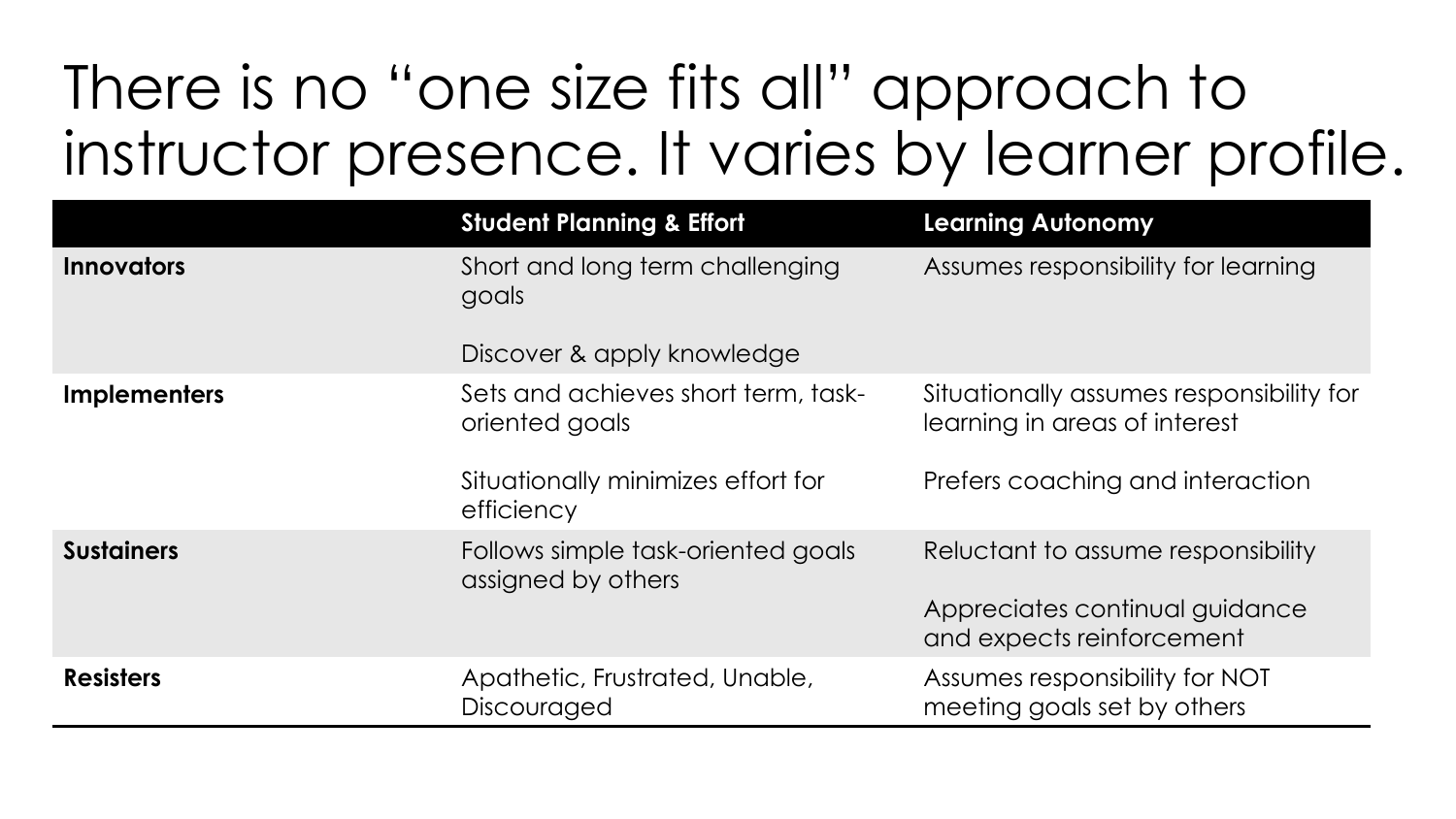#### Setting Canvas notifications is a great way of ensuring your efforts towards Instructor Presence are actually seen!

 $\equiv$ 



| <b>Notifications</b>       | Notification Preferendes                                                                                                                 |                                           |                                                |
|----------------------------|------------------------------------------------------------------------------------------------------------------------------------------|-------------------------------------------|------------------------------------------------|
| Files                      | ◯ Send daily<br>$\vee$ Notify me                                                                                                         | $\Box$ Send veekly $\times$ Do Not send   |                                                |
| Settings                   | right away<br>me anything<br>summary<br>summar                                                                                           |                                           |                                                |
| ePortfolios                |                                                                                                                                          |                                           |                                                |
| EvaluationKIT<br>Dashboard | <b>Course</b><br><b>Activities</b>                                                                                                       | <b>Email Address</b><br>faulcone@erau.edu | <b>Cell Number</b><br>4344859021@myboostmobile |
|                            | Due Date                                                                                                                                 | 藟<br>$\circ$<br>$\times$<br>$\checkmark$  |                                                |
|                            | <b>Grading Policies</b>                                                                                                                  | 篇<br>$\odot$<br>$\times$                  |                                                |
|                            | Course Content                                                                                                                           | $\times$<br>$\odot$<br>霝                  |                                                |
|                            | Files                                                                                                                                    | $\times$<br>篇<br>$\odot$                  |                                                |
|                            | Announcement                                                                                                                             | <b>Fas</b><br>$\times$<br>$\odot$         | $\times$                                       |
|                            | Announcement<br>Created By You                                                                                                           | $\times$<br>$\odot$<br>篇                  | $\times$                                       |
|                            | Grading<br>Include scores when<br>alerting about grades. If<br>your email is not an<br>institution email this<br>means sensitive content | $\times$<br>$\circ$<br><b>FREE</b>        |                                                |

A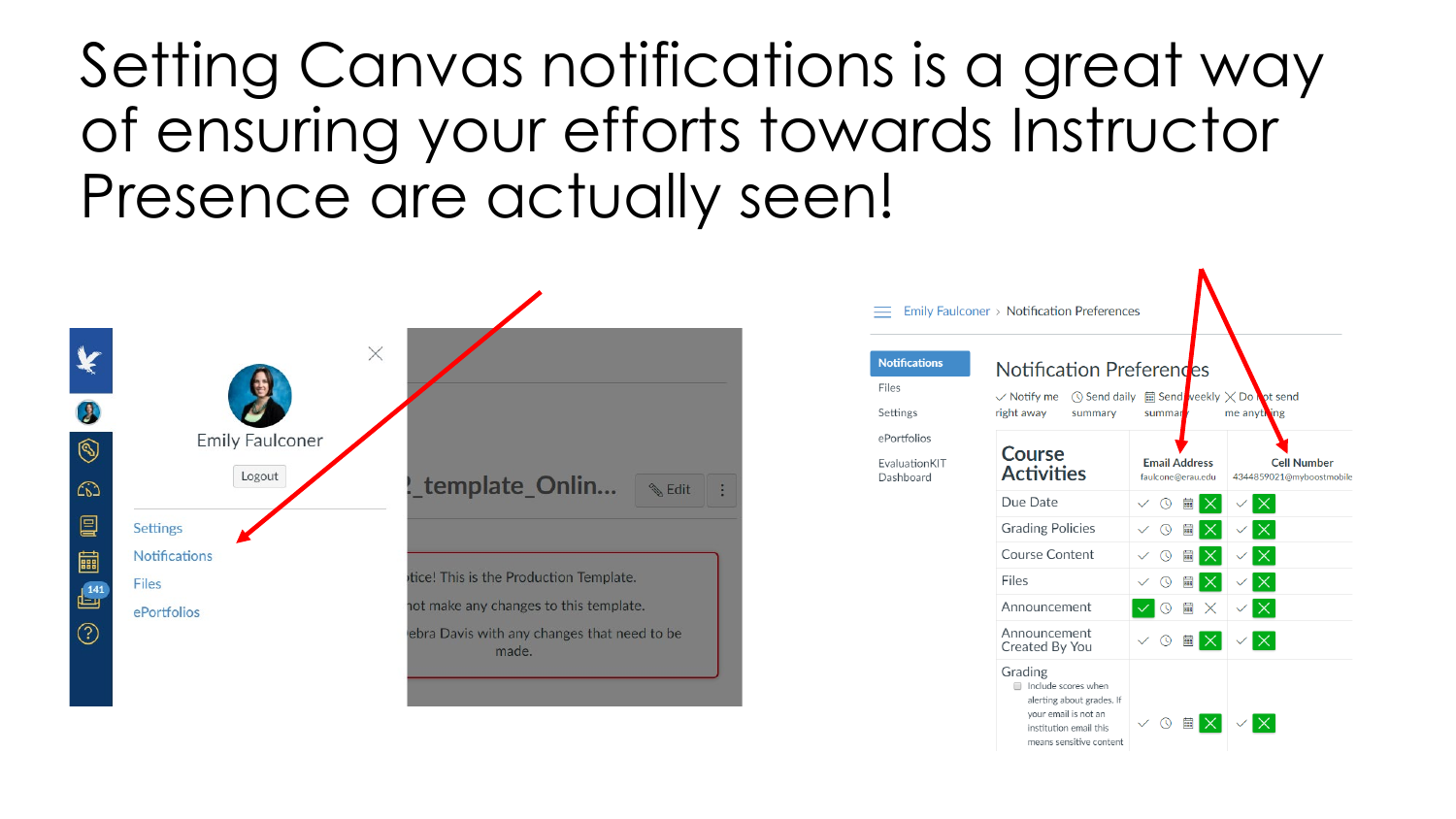### Now let's explore a few strategies to make online learning personal …

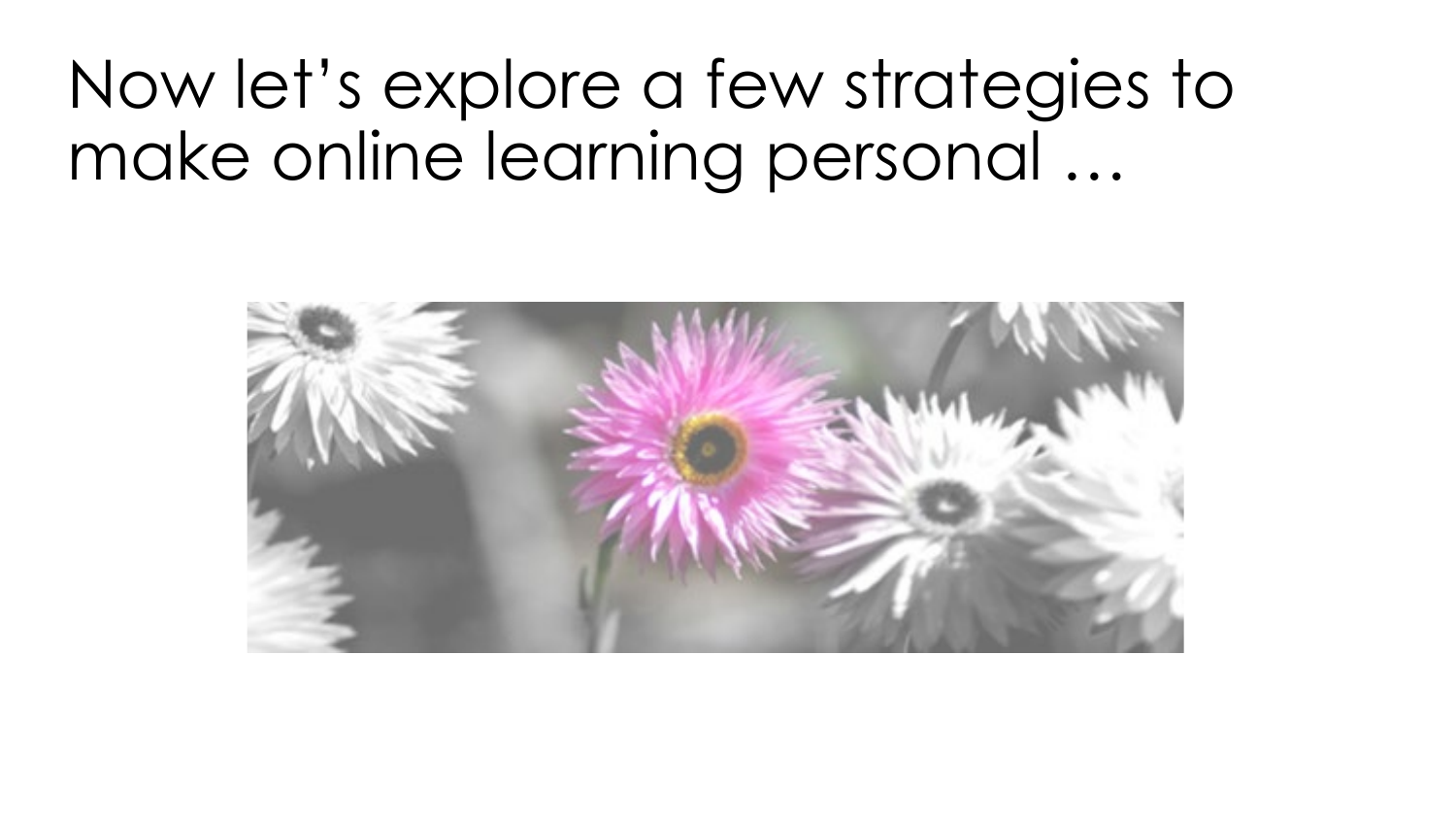# **Building Persona:** Be Human

#### **Pictures**

#### • Video

#### Instructor Contact Information, Bio, and Policies

"I took a walk in the woods and came out taller than the trees" ~Henry David Thoreau



Name: Emily Faulconer, Ph.D.

**Contacting Me Online:** 

Email: faulcone@erau.edu

I will typically be online each weekday from 8 AM to 4 PM EST (... and probably for a bit on the evenings and weekends, too). Therefore, if you have not received a reply to your emailed inquiry within 48 hours. I might not have received anything from you in the first place... so please forward your original message (check to make sure you had my email address correct first, though).

• Online Office (in Discussions area):

Expect a reply within 48 hours if one of your fellow students has not correctly answered your question already. I subscribe to the Online Office forum, so I get an email notification when you post a question.

Live Help: You are not out there at the other end of the computer all alone!

• Phone: 434-485-9021 (cell phone)

If you would rather talk to me real-time, feel free to call me weekdays from 8 AM to 4 PM EST. If I can't take your call (I seem to be in a lot of meetings these days), I am much better about responding to text messages so please text rather than leaving a voicemail. As with emailed communication, I should be able to get back to you within 48 hours.

• Video Call: المتراد والمستنق المتحول سوافقته كالتراث المجاور والمنافر ووالوسا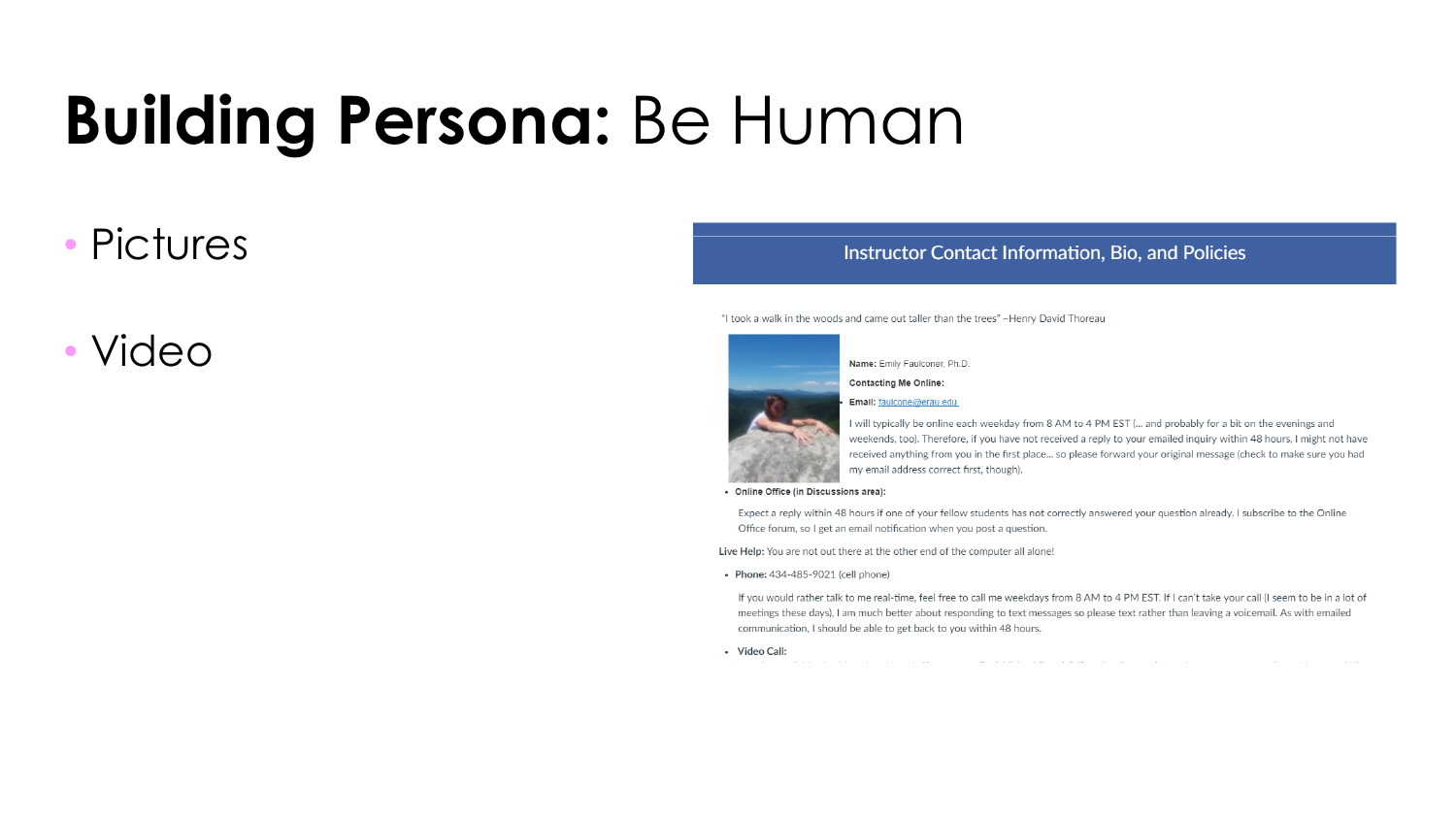# **Building Persona:** Communicate

- Personalize your communication
- Be reachable: phone, email, Skype

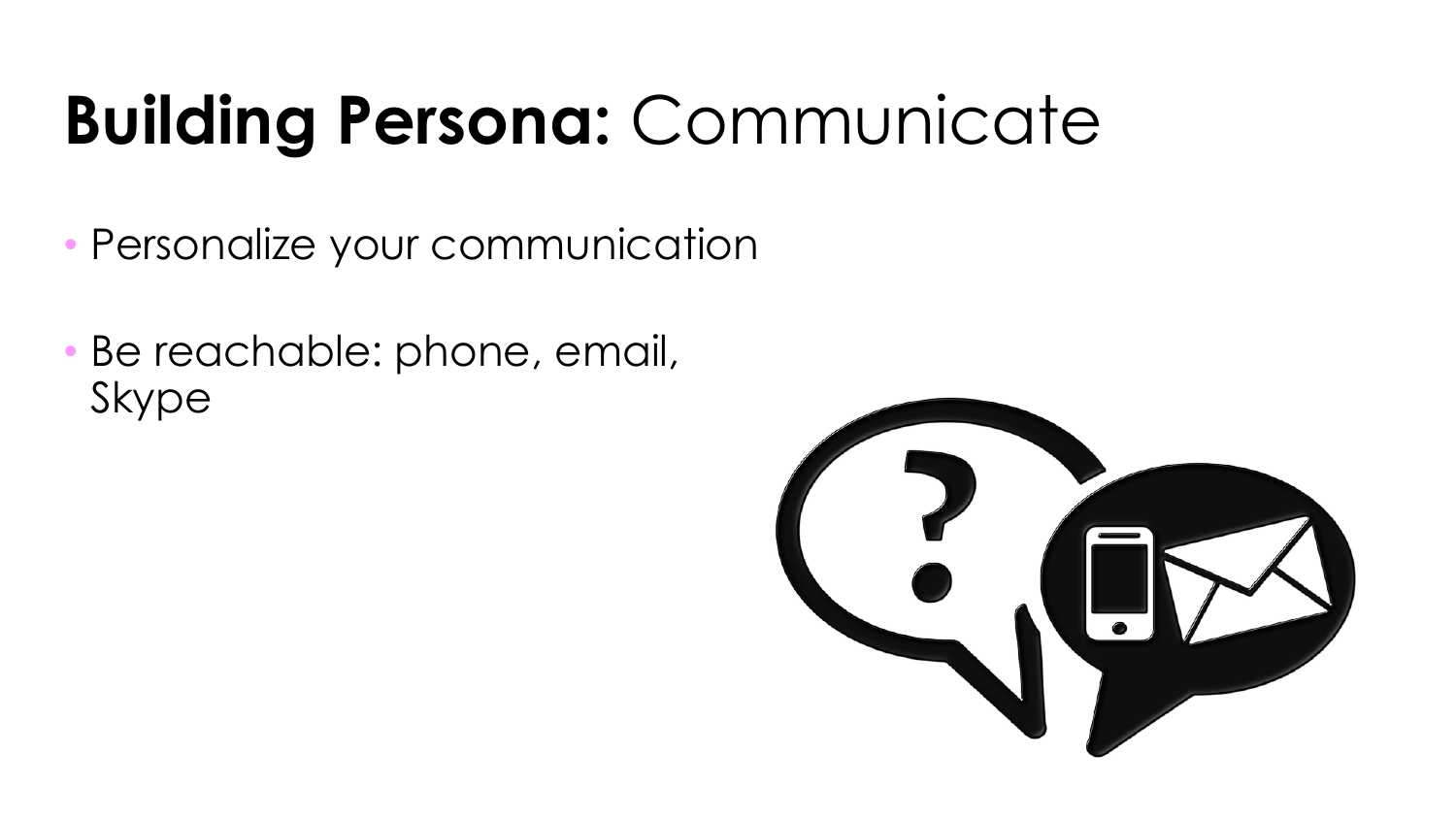# **Building Social Presence:** Be present in the discussions

- Explain your role
- Model your expectations of students
	- Engage throughout the week
	- Facilitate conversation with strong posts
- Share your personal and professional experiences
- Use conversational tone

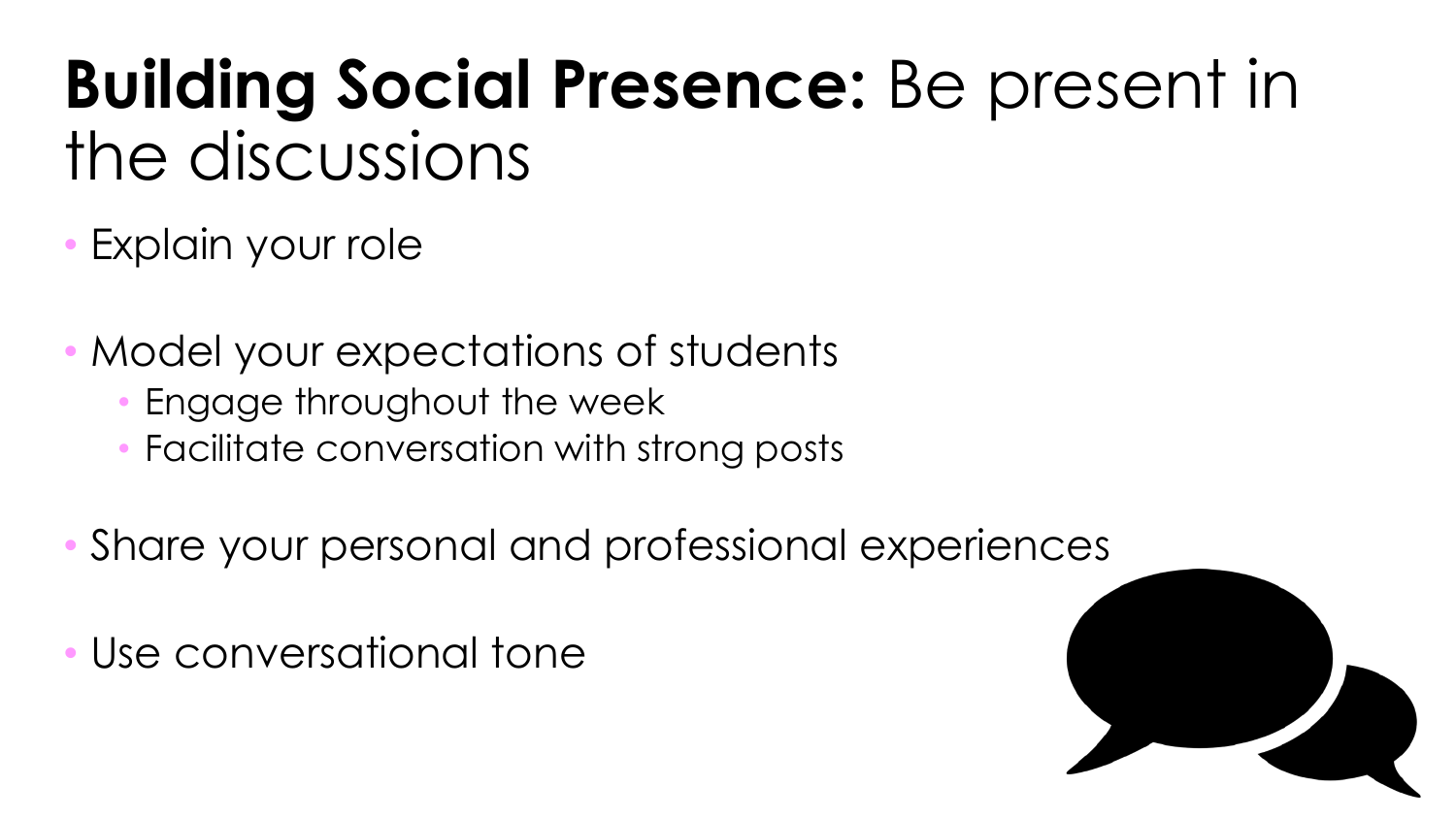## **Building Social Presence:** Put the Online Office to Use

- Q&A
- Share helpful resources
- Ask for low-stakes feedback
- Feedforward:
	- Mini-lecture Video
	- Tips for Success
- Module Reflection Video